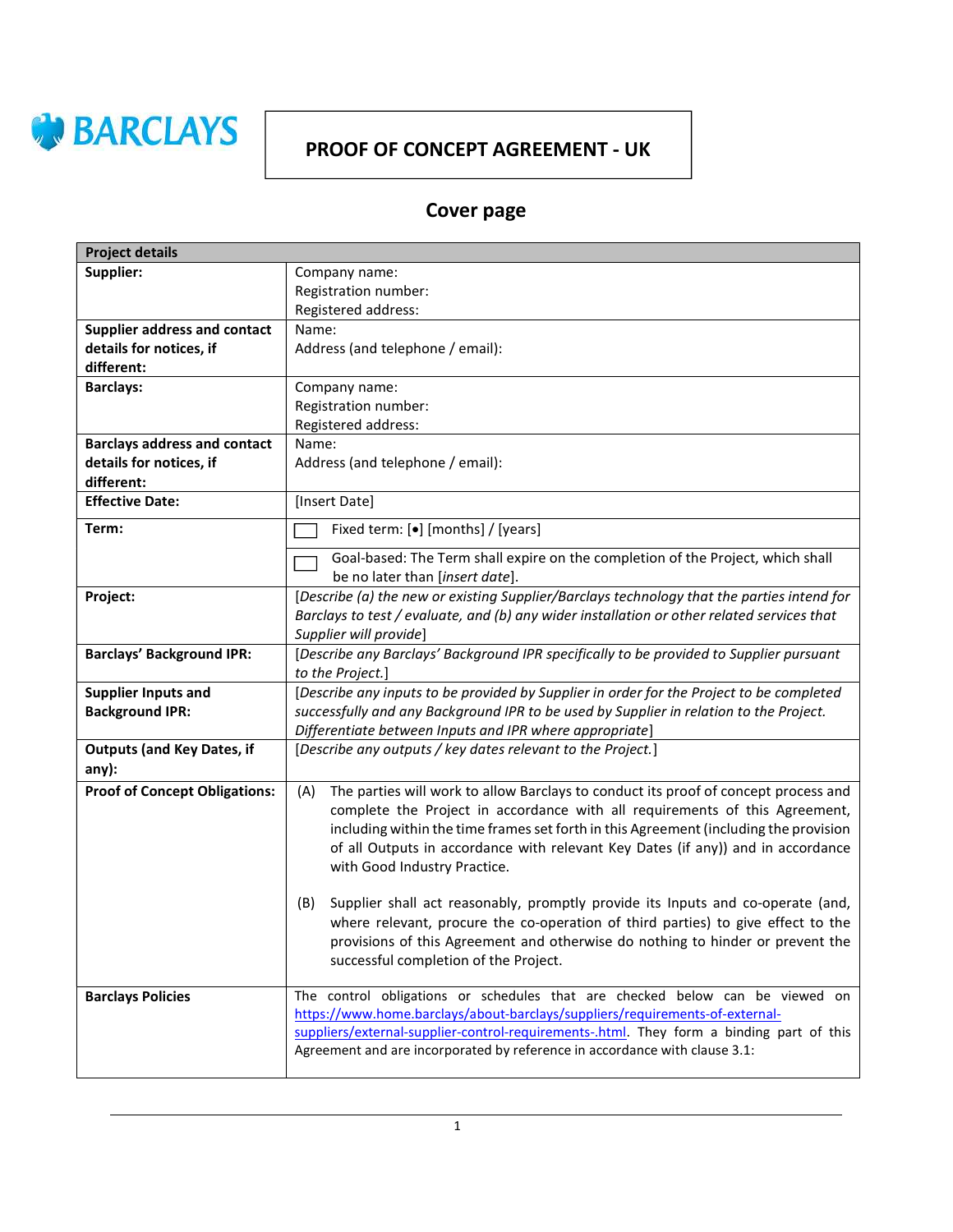|                              |                                                                                                                                                                               | <b>Complaints Control Obligations</b>                                                       |  |
|------------------------------|-------------------------------------------------------------------------------------------------------------------------------------------------------------------------------|---------------------------------------------------------------------------------------------|--|
|                              |                                                                                                                                                                               | <b>Cyber Risk Control Obligations</b>                                                       |  |
|                              |                                                                                                                                                                               | Data Privacy Control Obligations                                                            |  |
|                              |                                                                                                                                                                               | End User Developed Applications (EUDA) Control Obligations                                  |  |
|                              |                                                                                                                                                                               | Health & Safety Control Obligations                                                         |  |
|                              |                                                                                                                                                                               | Information Security Control Obligations                                                    |  |
|                              |                                                                                                                                                                               | Payments Process Control Obligations                                                        |  |
|                              |                                                                                                                                                                               | People Screening Control Obligations                                                        |  |
|                              |                                                                                                                                                                               | <b>Physical Security Control Obligations</b>                                                |  |
|                              |                                                                                                                                                                               | <b>Records Management Control Obligations</b>                                               |  |
|                              |                                                                                                                                                                               | <b>Technology Risk Control Obligations</b>                                                  |  |
|                              |                                                                                                                                                                               |                                                                                             |  |
|                              |                                                                                                                                                                               | <b>Resilience Control Obligations</b>                                                       |  |
|                              |                                                                                                                                                                               | <b>Resilience Category 0</b>                                                                |  |
|                              | <b>Resilience Category 1</b>                                                                                                                                                  |                                                                                             |  |
|                              |                                                                                                                                                                               | <b>Resilience Category 2</b>                                                                |  |
|                              |                                                                                                                                                                               | <b>Resilience Category 3</b>                                                                |  |
|                              |                                                                                                                                                                               |                                                                                             |  |
|                              | Payment Card Industry Data Security Standard (PCI DSS)                                                                                                                        |                                                                                             |  |
|                              |                                                                                                                                                                               |                                                                                             |  |
|                              | These Control Obligations are version 9.0 dated April 2019                                                                                                                    |                                                                                             |  |
| <b>Open Source Software:</b> |                                                                                                                                                                               |                                                                                             |  |
|                              | Supplier will solely provide / use the below-listed open source software in or in<br>connection with the Supplier's Background Intellectual Property Rights:                  |                                                                                             |  |
|                              |                                                                                                                                                                               |                                                                                             |  |
|                              | Open source software                                                                                                                                                          | <b>Relevant licence terms</b>                                                               |  |
|                              |                                                                                                                                                                               |                                                                                             |  |
|                              |                                                                                                                                                                               |                                                                                             |  |
|                              |                                                                                                                                                                               |                                                                                             |  |
|                              |                                                                                                                                                                               |                                                                                             |  |
| <b>Key IPR terms:</b>        |                                                                                                                                                                               | Supplier grants each Barclays Entity a royalty-free, non-exclusive, perpetual, irrevocable, |  |
|                              |                                                                                                                                                                               | worldwide, sub-licensable, transferable licence to use Supplier's Background Intellectual   |  |
|                              | Property Rights in order to perform its obligations and exercise its rights under this<br>Agreement in connection with the proof of concept process envisaged and the Project |                                                                                             |  |
|                              | more generally.                                                                                                                                                               |                                                                                             |  |
|                              |                                                                                                                                                                               |                                                                                             |  |
| <b>Charges:</b>              | [Describe the Charges regime - whether fixed price (based on fixed term / completion of<br>the Project) or T&M. If none, state "None".]                                       |                                                                                             |  |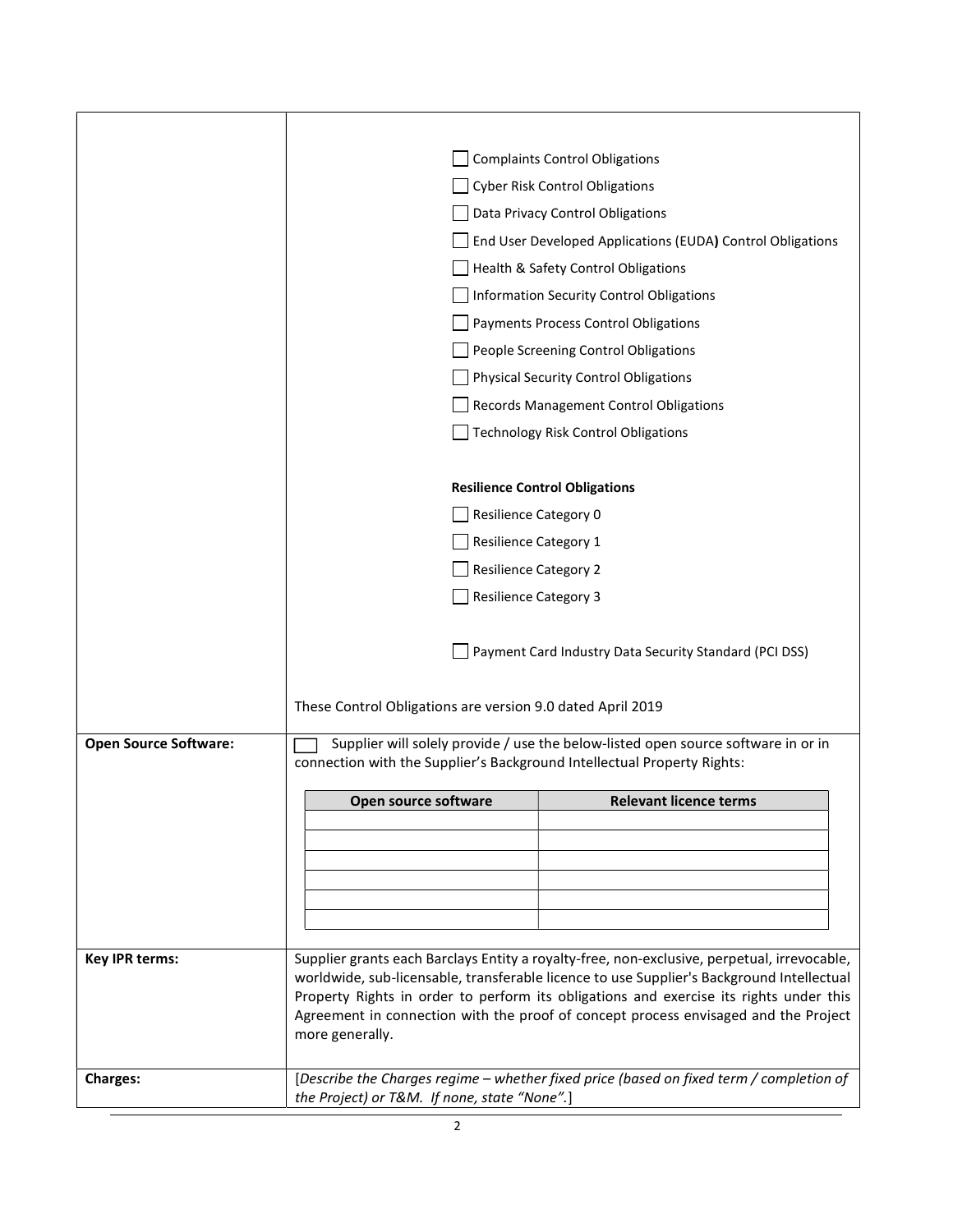| Liability Cap:                   |  |
|----------------------------------|--|
| <b>Barclays Project Manager:</b> |  |
| <b>Supplier Project Manager:</b> |  |
| <b>Special Conditions</b>        |  |
|                                  |  |

The parties agree that the provisions of this section constitute Special Conditions.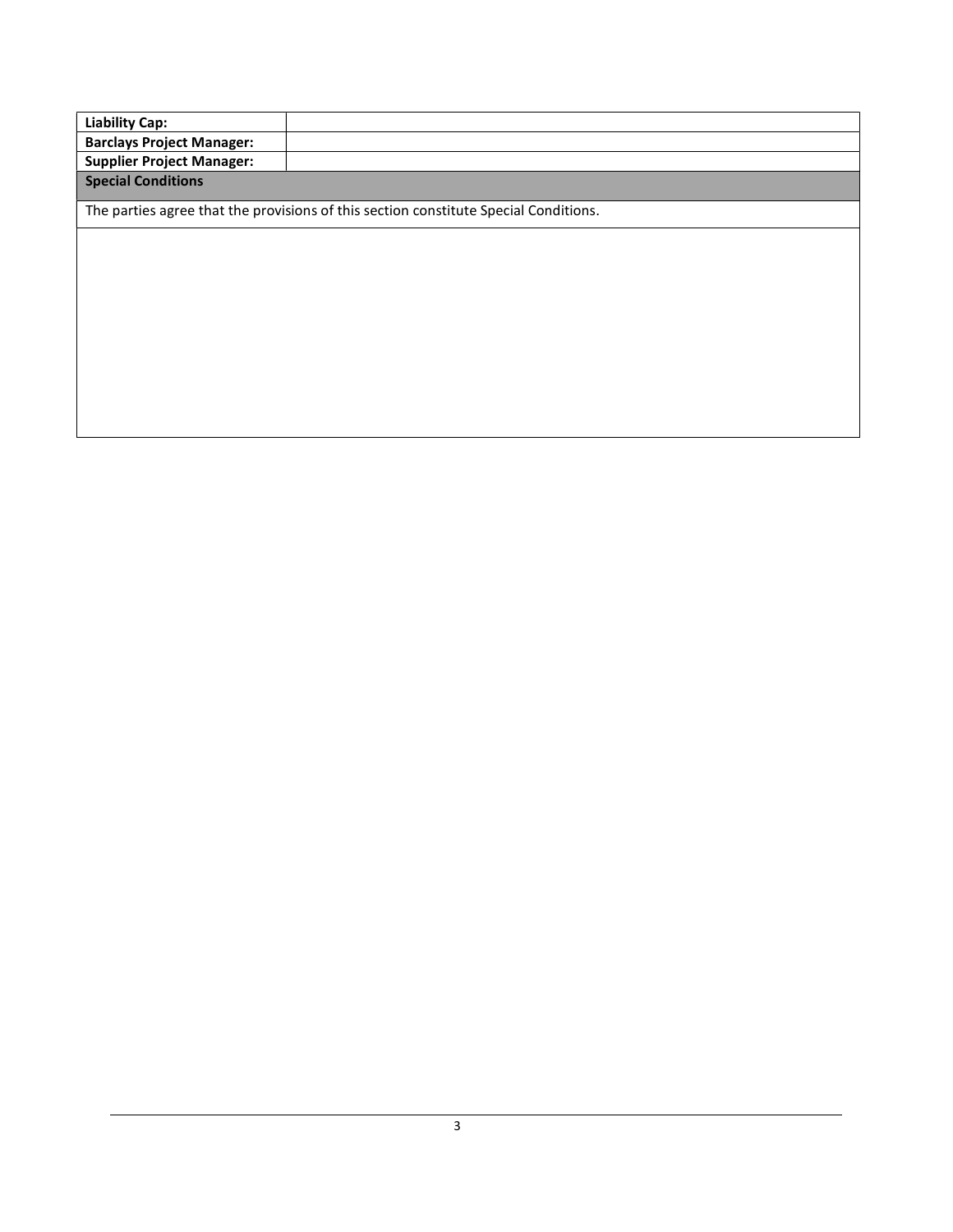THIS AGREEMENT (the "Agreement") is entered into by and between Barclays and Supplier, each as specified on the cover page (respectively, "Barclays" and "Supplier").

In consideration of the mutual payment of £1 (one pound), which is hereby acknowledged as received, the parties hereby agree as follows:

## 1. INTRODUCTION

## 1.1 Definitions and Interpretation

- 1.1.1 Capitalised terms have the meanings set out on the cover page or given in Exhibit A.
- 1.1.2 The cover page is hereby incorporated into, and forms part of, this Agreement.
- 1.1.3 If there is a conflict between any provision of this Agreement and the cover page, the terms of the cover page shall prevail to the extent of such conflict. Any "Special Condition" shall take precedence over any other conflicting term of this Agreement.
- 1.2 The parties acknowledge and agree that further software development, product supply, professional services or other related work beyond the scope of the Project (if any) shall be governed by the terms of another agreement, which may or may not be based on the terms of this Agreement. The parties agree to negotiate the terms of any such further agreement in good faith but neither party shall be obliged to enter into such further agreement.

## 2. TERM

2.1 This Agreement will come into effect on the Effective Date and shall remain in force for the Term, following which it will terminate automatically.

## 3. GENERAL PERFORMANCE OBLIGATIONS

3.1 Supplier shall, and will procure that all Supplier Personnel shall, comply with the Barclays Policies and any other policies made available to Supplier while any Supplier Personnel are working at a Barclays site or have access to any Barclays Systems, which policies are hereby incorporated by reference into this Agreement. Barclays shall

provide Supplier with a copy of the Barclays Policies on request.

- 3.2 Supplier shall not access the Barclays Systems except as authorised to do so by Barclays in writing in advance. In addition, Supplier shall immediately inform Barclays of any misuse or unauthorised use of the Barclays Systems and / or any misuse or unauthorised use or disclosure of any Barclays Data.
- 3.3 Supplier shall ensure that no service or deliverable provided by it has or will have the effect of disabling, harming or otherwise impeding in any manner the Barclays Systems (e.g., via a virus, Trojan horse, worm, backdoor, etc.).
- 3.4 Supplier shall ensure that neither it, nor any of the Supplier Personnel engages in any act or omission which is reasonably likely to embarrasses, bring into disrepute or diminish the trust that the public places in Barclays, or Barclays' brand and reputation, regardless of whether or not such act or omission is related to the Project or the Supplier's obligations under this Agreement.
- 3.5 Each party will cause its Personnel to comply with the obligations and restrictions applicable to such party under this Agreement.

## 4. CHARGES & COSTS

- 4.1 If applicable, Barclays shall pay Supplier the Charges in accordance with this clause 4 and the cover sheet.
- 4.2 Other than as covered by the Charges, each party shall meet any and all costs it incurs associated with the Project.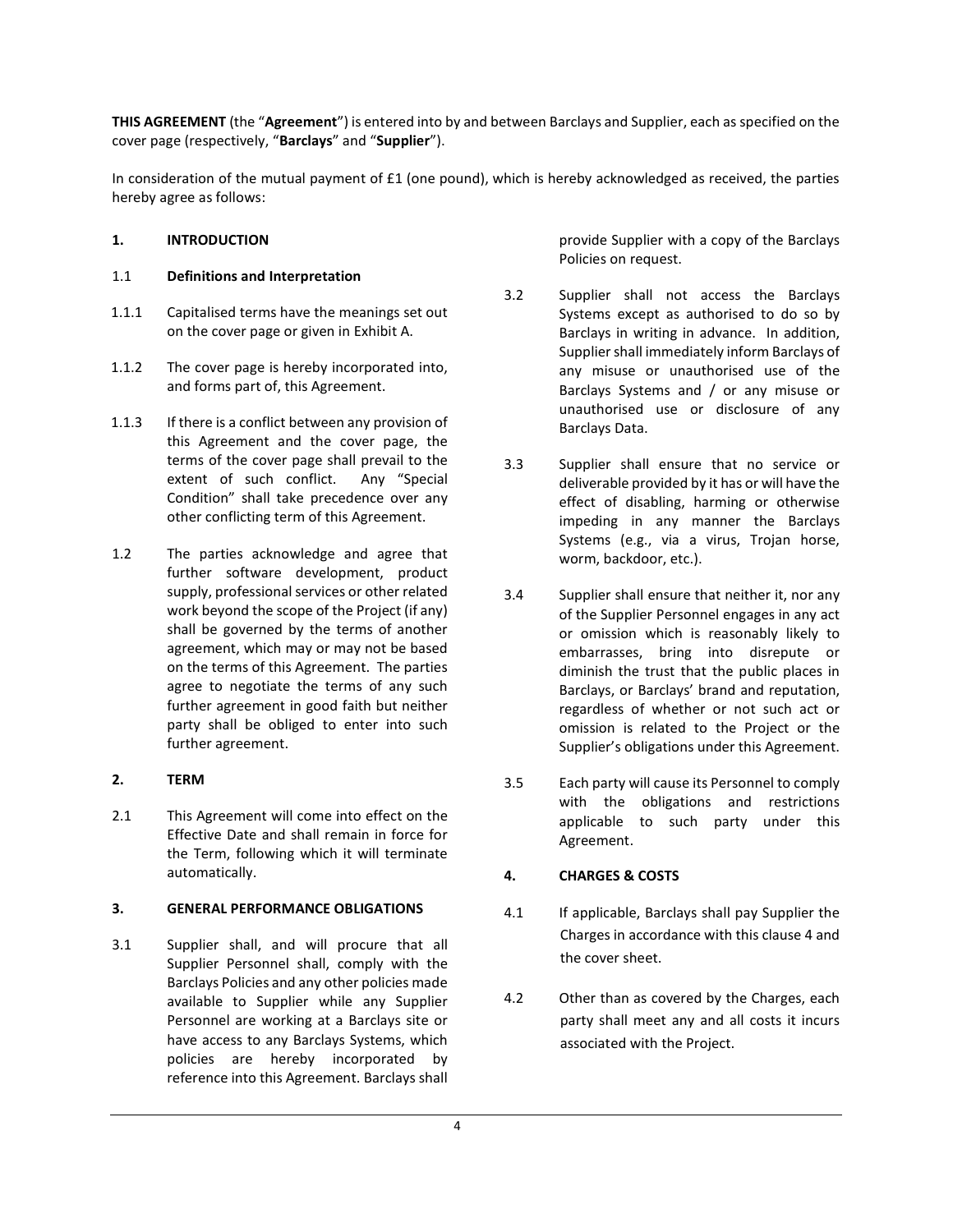- 4.3 Barclays will pay all sales, use, property, ad valorem, value added or similar taxes imposed on the Charges to the extent noted in the relevant invoice, except for any corporate business taxes or taxes based on Supplier's income and/or gross receipts, withholding taxes and/or personnel-related taxes.
- 4.4 Supplier will invoice Barclays: (a) after Barclays' confirmation that a Project (or Output, as applicable) performed on a fixed price basis has been satisfactorily completed by the applicable Key Date; and (b) monthly in arrears for all other Charges. Each validlyrendered, undisputed Supplier invoice will be payable within forty five (45) days after receipt by Barclays.
- 4.5 To the extent that Supplier is entitled to interest on the unpaid amount of any validly rendered, undisputed Supplier invoice that remains unpaid following the due date, the default interest rate for such purposes shall be two per cent (2%) per annum above Barclays Bank PLC's base rate from time to time.

## 5. CONFIDENTIALITY AND PUBLICITY

## 5.1 Confidentiality

- 5.1.1 From time to time, Confidential Information of either party (the "Disclosing Party") may be received by the other party (the "Receiving Party"). For the purposes of this Agreement, Confidential Information does not include information to the extent the Receiving Party can demonstrate that such information:
	- (a) is or becomes publicly available other than as a result of a breach of a duty of confidentiality (including under this clause 5) by the Receiving Party;
- (b) was known to it before receipt from the Disclosing Party, free from any obligation to keep it confidential; or
- (c) was obtained by the Receiving Party from a third party who was not bound by confidentiality obligations with respect to such information.
- 5.1.2 The Receiving Party will keep all Confidential Information of the Disclosing Party confidential and will not, except as authorized in advance by the Disclosing Party in writing, use (other than to fulfil its obligations under this Agreement) or directly or indirectly disclose Confidential Information of the Disclosing Party to any third party.
- 5.1.3 Clause 5.1.2 shall not apply to the extent that:
	- (a) such Confidential Information is required to be disclosed pursuant to Law or regulation;
	- (b) the Receiving Party needs to disclose the Disclosing Party's Confidential Information to any of its Affiliates, Personnel or professional advisers in order to fulfil its obligations or exercise its rights under this Agreement, provided however, that in each case, the Receiving Party shall ensure that every person to whom such disclosure is made is bound by obligations of confidentiality that are materially no less restrictive than those set forth in this clause 5.1 (Confidentiality); or
	- (c) any Supplier Confidential Information is embodied in or otherwise incorporated into any Foreground Intellectual Property Rights (if any).

## 5.2 Publicity

5.2.1 The Supplier shall not, without Barclays' prior written consent in each instance: (a) use the name or any other identifier of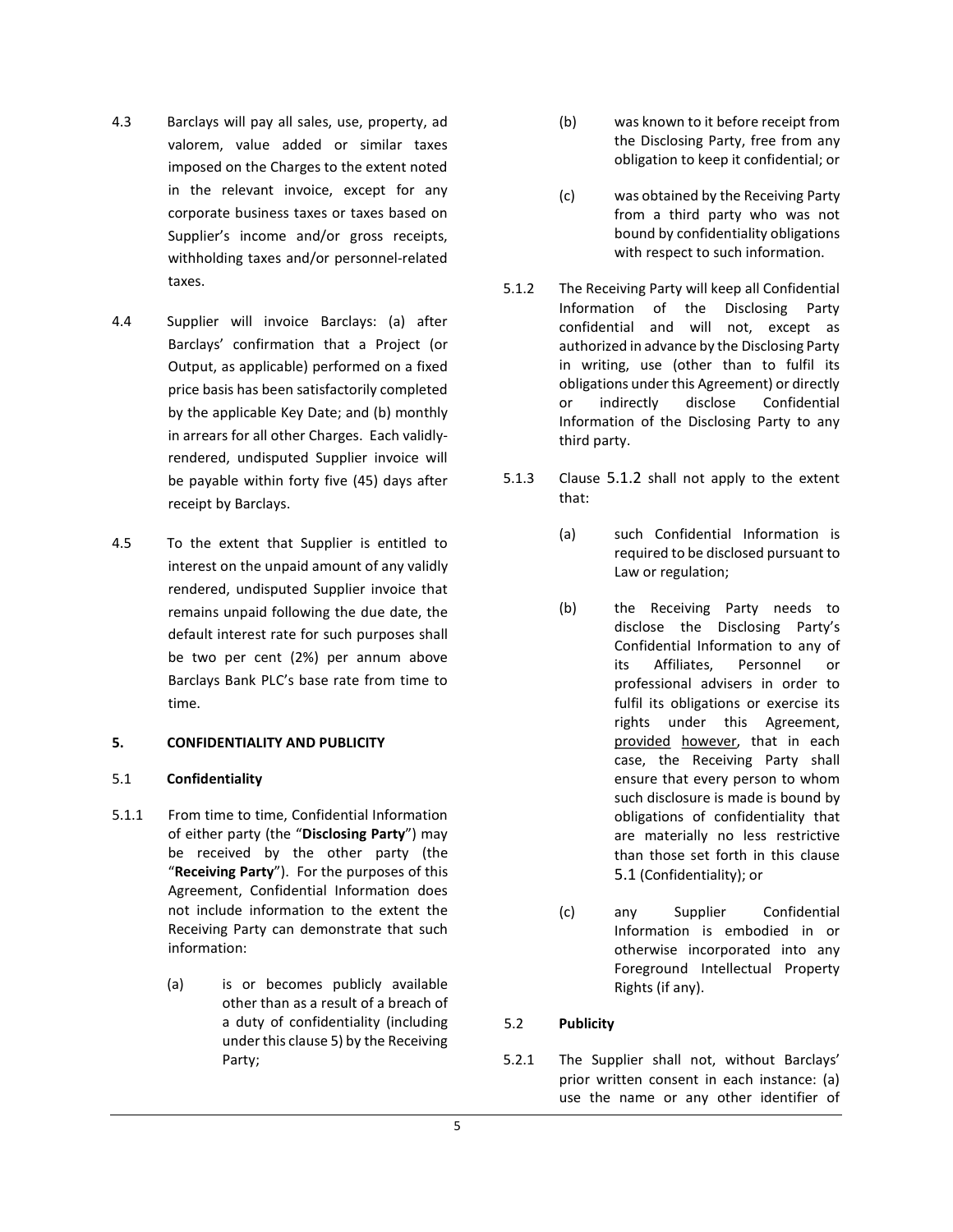Barclays (or any of its Affiliates); or (b) refer to or identify Barclays (or any of its Affiliates) in any publicity releases or promotional or marketing materials.

## 6. INTELLECTUAL PROPERTY

## 6.1 General

- 6.1.1 All Background Intellectual Property Rights shall remain vested in the relevant party, including, for the avoidance of doubt, any modifications or amendments made thereto in relation to the Project (unless otherwise agreed between the parties and set out in the Key IPR Terms).
- 6.1.2 Barclays grants Supplier a royalty-free, nonexclusive, non-sub-licensable, and nontransferable licence to use Barclay's Background Intellectual Property Rights for the Term solely to the extent necessary to perform its obligations and exercise its rights under this Agreement in connection with the Project.

## 6.2 Intellectual Property Rights Indemnity

- 6.2.1 Each party shall indemnify and hold harmless the other party's Indemnitees against all Losses suffered or incurred by any such Indemnitee, whether or not such Losses were foreseeable, arising out of any allegation of infringement, misappropriation or unlawful disclosure of any third party's Intellectual Property Rights as a result of the Indemnitee's use of the indemnifying party's Intellectual Property Rights within the scope of the Project.
- 6.2.2 Any party seeking indemnification protection under clause 6.2.1 shall (i) provide prompt written notice to the indemnifying party of any such claim; (ii) allow the indemnifying party to control the defence and any related settlement of any such claim; and (iii) furnish the indemnifying party with reasonable assistance in the defence of any such claim, so long as the indemnifying party pays the indemnified party its reasonable out-of-pocket expenses.

## 7. WARRANTIES AND REPRESENTATIONS

- 7.1 Each party warrants and represents that it has the capacity, power and authority to enter into this Agreement.
- 7.2 Supplier warrants, represents and covenants on an ongoing basis to Barclays that:
- 7.2.1 unless stated otherwise on the cover page, no open source software (as defined by the Open Source Initiative) has been used or embedded in its Background Intellectual Property Rights or the Foreground Intellectual Property Rights (if any);
- 7.2.2 the terms on which any such open source software is licensed are consistent with and are not contrary to the terms and/or purpose of this Agreement;
- 7.2.3 it has all necessary regulatory licences, consents and / or permits applicable to its participation in the Project and Supplier and its use of all third party licensed materials (including open source software) is compliant with the terms of all applicable licences, consents and/or permits; and
- 7.2.4 it shall comply with all applicable Laws; and
- 7.2.5 any Barclays Entity's use of the Foreground Intellectual Property Rights, Background Intellectual Property Rights and/or deliverables provided under this Agreement will not subject any Barclays Entity to any terms of any open source license nor any obligation or restriction thereunder, including (i) any obligation of any Barclays Entity to make available any of its proprietary source code to any third party or (ii) any restriction or limitation on the ability of any Barclays Entity to enforce or maintain any of its Intellectual Property Rights or on the ability of any Barclays Entity to commercially exploit any of its proprietary software.

## 8. USE OF BARCLAYS DATA

8.1 Supplier shall not store, handle or use Barclays Data save to the extent: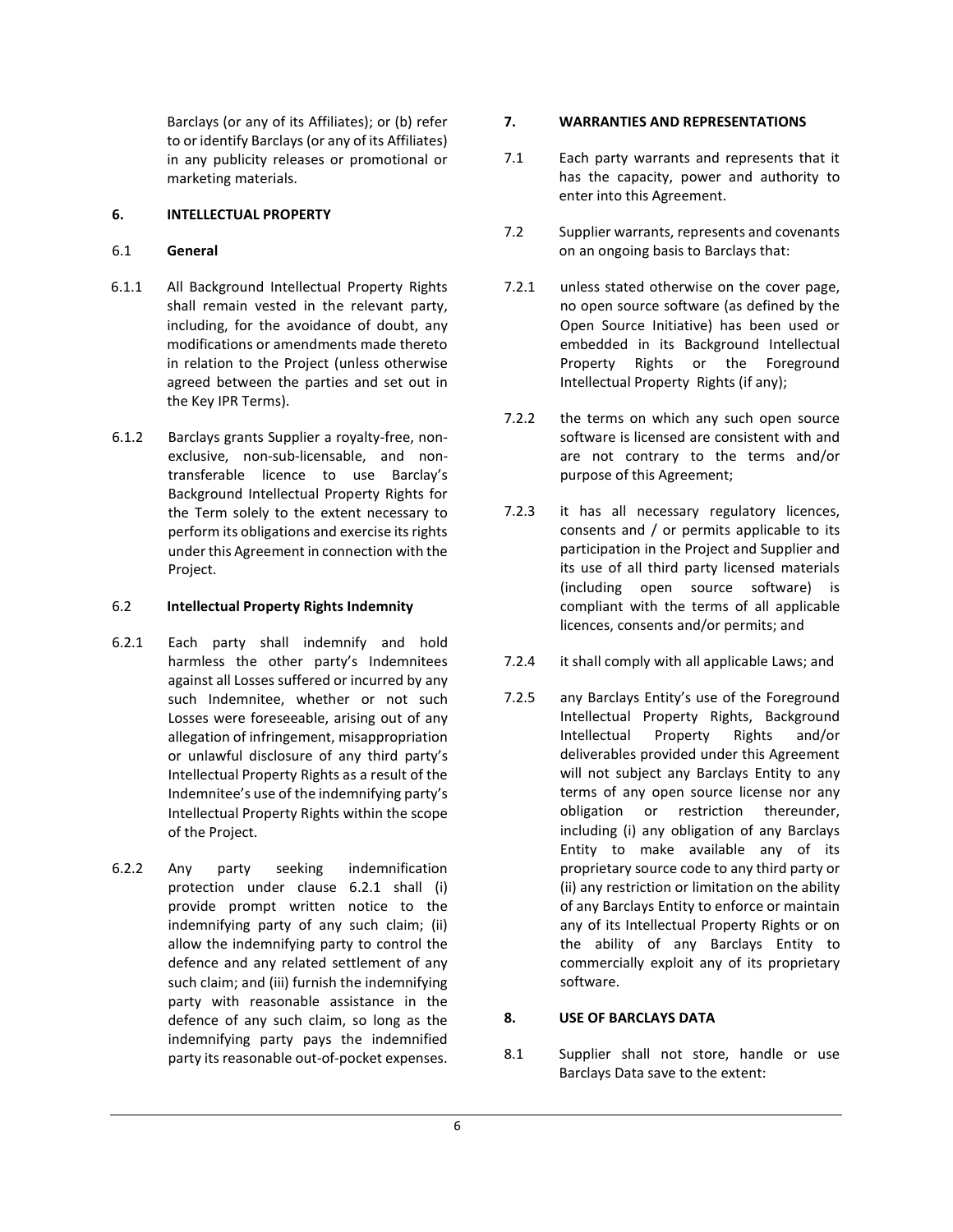- 8.1.1 the storage, handling or use of the Barclays Data by Supplier is necessary to complete the Project;
- 8.1.2 it shall treat and keep all Barclays Data secret and confidential and will not, without Barclays' prior written consent, directly or indirectly communicate or disclose (whether in writing or orally or in any other manner) Barclays Data to any person other than in accordance with clause 8.2 and the other provisions of this Agreement;
- 8.1.3 it shall ensure proper and secure storage of all Barclays Data and Barclays Data shall be retained in accordance with Barclays' records management policy or other policies as disclosed to Supplier from time to time; and
- 8.1.4 where the Barclays Data comprises Personal Data it shall be Processed in accordance with clause 9 at all times.
- 8.2 Notwithstanding clause 8.1.2, Supplier may disclose Barclays Data:
- 8.2.1 to those of its employees or Affiliates who strictly need to know the Barclays Data in connection with the Project provided that Supplier shall ensure that such recipients are made aware prior to the disclosure of any part of the Barclays Data that the Barclays Data is confidential and that they owe a duty of confidence to each Barclays Entity on the same terms as contained in this Agreement. Supplier shall at all times remain liable for any actions of such receiving parties that would constitute a breach of this Agreement; and
- 8.2.2 to the extent required by Law or any Regulator, based on a binding international agreement in force between the country of establishment of the requesting entity or Regulator and the country of establishment of the relevant Barclays Entity.
- 8.3 Notwithstanding whether Supplier uses the Barclays Data in or not in accordance with this Agreement (including modifying or amending the Barclays Data), all Barclays Data shall remain the property of the

relevant Barclays Entity and its disclosure shall not confer on Supplier any rights of any Barclays Entity, including Intellectual Property Rights, over the Barclays Data whatsoever beyond those contained in this Agreement.

- 8.4 Barclays, each Barclays Entity and Supplier shall have a right of access to the Barclays Data on request and on reasonable notice and Supplier shall, and shall procure that its Affiliates shall, give each Barclays Entity reasonable cooperation in providing such access subject to the relevant Barclays Entity observing obligations of confidentiality in respect of any Supplier data contained in or alongside the Barclays Data.
- 8.5 Supplier shall, within seven days of receipt of a written demand from Barclays, return all the Barclays Data and any copies thereof or shall destroy all the Barclays Data and certify to Barclays that it has done so.

## 9. DATA PROTECTION

- 9.1 Supplier shall not Process, disclose or use Personal Data pursuant to this Agreement. If Supplier does receive Personal Data from Barclays it shall promptly notify Barclays of its receipt of Personal Data and follow any instructions in relation to such Personal Data. The remainder of this clause 9 shall apply if Supplier is in receipt of Personal Data from Barclays.
- 9.2 In connection with any Personal Data comprised in the Barclays Data (as applicable, including but not limited to name, telephone number, social media handle and any Personal Data contained in any messages), Supplier shall (and shall procure that each of its Subcontractors shall) comply with all Data Protection Legislation and such compliance shall include, but not be limited to, maintaining all valid and up-todate registrations or notifications required under the relevant Data Protection Legislation.
- 9.3 Supplier agrees to indemnify and keep indemnified each of the Barclays Indemnitees from and against all Losses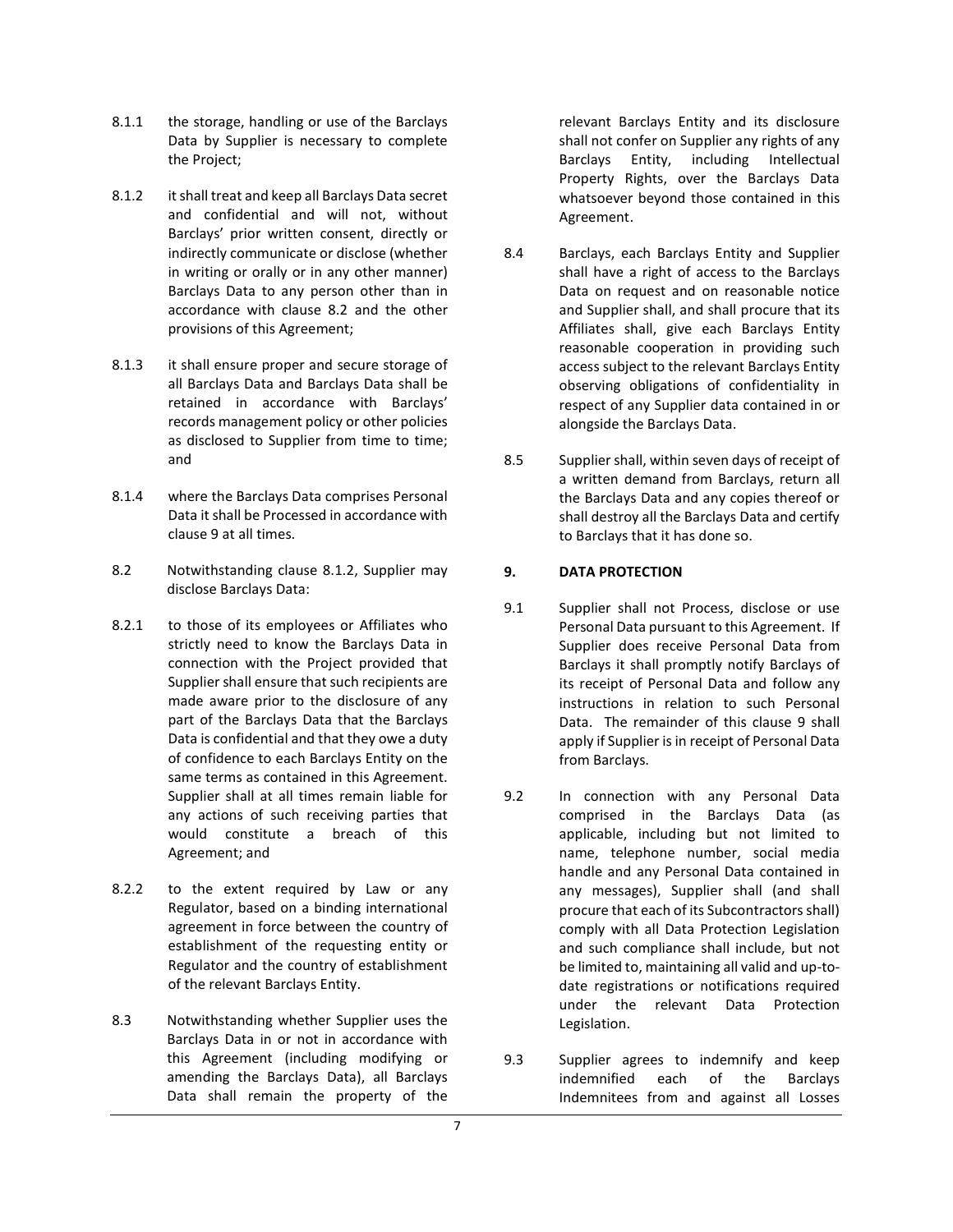suffered by, incurred by or awarded against any Barclays Indemnitee, arising out of or in connection with any action by the information commissioner, any other Regulator or any relevant individual in relation to a breach by Supplier of this clause 9, whether or not such Losses were foreseeable as of the Effective Date of this Agreement.

- 9.4 To the extent that the Supplier is deemed to be a data processor in respect of Personal Data, the Supplier shall only undertake the Processing of that Personal Data on the documented instructions of Barclays, which shall include a description of (a) the scope, nature, purpose and duration of the Processing to be undertaken, and (b) the types of Personal Data and categories of subjects of the Personal Data to be Processed, and to the extent necessary to provide the Services, or as otherwise expressly authorised by Barclays in writing. The Supplier shall not Process Personal Data for any other purpose, except as may be required by Regulator or Law, based on a binding international agreement in force between the country of establishment of the requesting entity or Regulator and the country of establishment of the relevant Barclays Entity, provided that it shall notify the relevant Barclays Entity promptly after it becomes aware of such a requirement (and at least five (5) business days before carrying out any Processing except to the extent expressly prohibited by Law), such notice to include at least details of the nature and frequency of such disclosures, and shall allow Barclays to make such representations and/or to participate in the disclosure process to ensure that only the Personal Data that is strictly required to be disclosed is disclosed.
- 9.5 Supplier shall not disclose any Personal Data to any third party (other than directors, officers or employees to whom disclosure is permitted in accordance with clause 8.2.1), even for back-up or storage purposes, without Barclays' prior written consent in each instance, other than to the extent required by any Regulator or Law based on a binding international agreement in force

between the country of establishment of the requesting entity or Regulator and the country of establishment of the relevant Barclays Entity, in which case it will notify Barclays in accordance with clause 9.4 above.

- 9.6 In the event that Barclays provides such consent, Supplier shall:
- 9.6.1 make such disclosure in compliance with Data Protection Legislation including any sub-contracting or disclosure restrictions contained therein;
- 9.6.2 enter into a written agreement with the applicable third party recipient of such Personal Data in a manner no less restrictive than Supplier's obligations under this Agreement (including the affirmative obligations described in this clause 9); and
- 9.6.3 comply with any other conditions Barclays requires at the time it provides such consent.
- 9.7 Supplier shall implement and maintain appropriate administrative, technical, and physical safeguards and appropriate technical and organisational measures adequate to ensure the security and confidentiality of Personal Data and protect against unlawful Processing and against accidental loss, destruction, damage, alteration or disclosure of Personal Data, including taking reasonable steps to ensure the reliability of Personnel having access to Personal Data, ensuring the Personnel comply with the confidentiality provisions as outlined within this Agreement, and implementing any measures prescribed by Data Protection Legislation.
- 9.8 Supplier shall not Process EU Personal Data outside the European Economic Area ("EEA") or a country not deemed to provide an adequate level of protection for Personal Data by any Regulator without the prior written consent of Barclays. It shall be a condition of any consent given by Barclays to Supplier to transfer EU Personal Data outside the EEA or a country not deemed to provide an adequate level of protection for personal data by any Regulator that Supplier shall: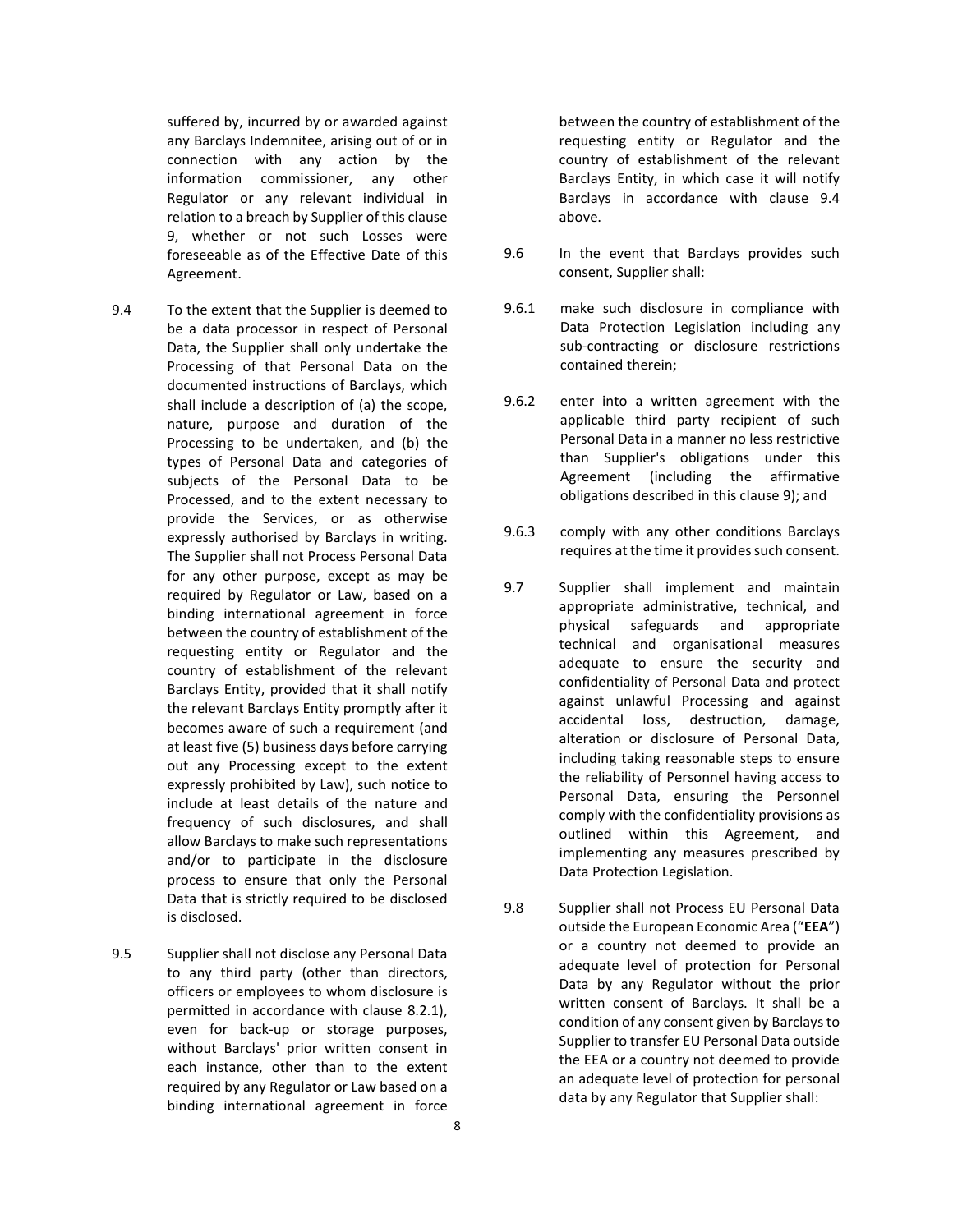- 9.8.1 enter into a Data Transfer Agreement, to the extent that the formalisation of such a document represents a valid means of transferring EU Personal Data outside the EEA and is accepted as such by the competent Regulator or Regulators in the exporting jurisdiction or jurisdictions; or
- 9.8.2 satisfy (i) the conditions of any applicable adequacy finding or decision of the European Commission, which remains valid and in force, and which fully and directly covers and facilitates the transfer of EU Personal Data in question at all relevant times, and (ii) any additional requirements imposed by any Regulator which affect the transfer of EU Personal Data in question,

and comply with any reasonable instructions notified to it by Barclays, including any specific instructions required to achieve compliance with the Data Protection Legislation and/or obtain any requisite authorisation from any Regulator.

- 9.9 Supplier shall not use, Process, store, transfer or permit any access to any Non-EU Personal Data in or from any jurisdiction other than:
- 9.9.1 the jurisdiction(s) in which those Non-EU Personal Data originate ("First Jurisdiction");
- 9.9.2 a jurisdiction deemed by a data privacy Regulator in the First Jurisdiction to provide an appropriate level of protection for personal data; or
- 9.9.3 any further jurisdiction(s) as agreed by Barclays from time to time in writing, where such agreement may be subject to the parties entering into a Data Transfer Agreement in a form acceptable to the Regulator or Regulators in the First Jurisdiction.
- 9.10 Supplier shall promptly:
- 9.10.1 (and in any event within two business days) notify Barclays if the subject of any Personal Data makes a written request to have access to Personal Data or any other complaint, allegation, or request is made relating to

Barclays' obligations under the Data Protection Legislation and provide full cooperation and assistance to Barclays in relation to any such complaint, allegation or request.

- 9.10.2 (and in any event within 24 hours after becoming aware of the relevant event) notify Barclays of any loss, damage, destruction, or unauthorised access or Processing or accidental disclosure of Personal Data or any other breach of the Data Protection Legislation. The Supplier shall (i) provide full cooperation and assistance to Barclays in relation to any such event or non-compliance with the Data Protection Legislation, (ii) promptly take whatever action is necessary, at Supplier's expense, to minimise the impact of such event and prevent such event from recurring, and (iii) at Barclays' request, promptly reimburse Barclays for any costs, expenses and/or other charges incurred by any Barclays Entities to remediate the results of such event, including preparation and mailing of notices to individuals (and other third parties to whom notification of a data breach is required by Law) as a result of such event (which notices will be sent by Barclays, unless otherwise required by Law).
- 9.11 Supplier shall provide Barclays with all reasonable assistance in connection with Barclays' obligations under all Data Protection Legislation, including without limitation, assisting Barclays with carrying out any data protection impact assessments and consulting with and/or obtaining prior authorisations from the relevant regulator.
- 9.12 Supplier shall notify Barclays immediately if, in its reasonable opinion, an instruction issued by Barclays in relation to Personal Data infringes any Data Protection Legislation, in which case the Parties shall discuss in good faith any amended instructions required in order to comply with Data Protection Legislation.
- 9.13 Supplier shall, at Barclays' request, submit those of its facilities at which any of the Personal Data are Processed for audit of the Processing activities covered by this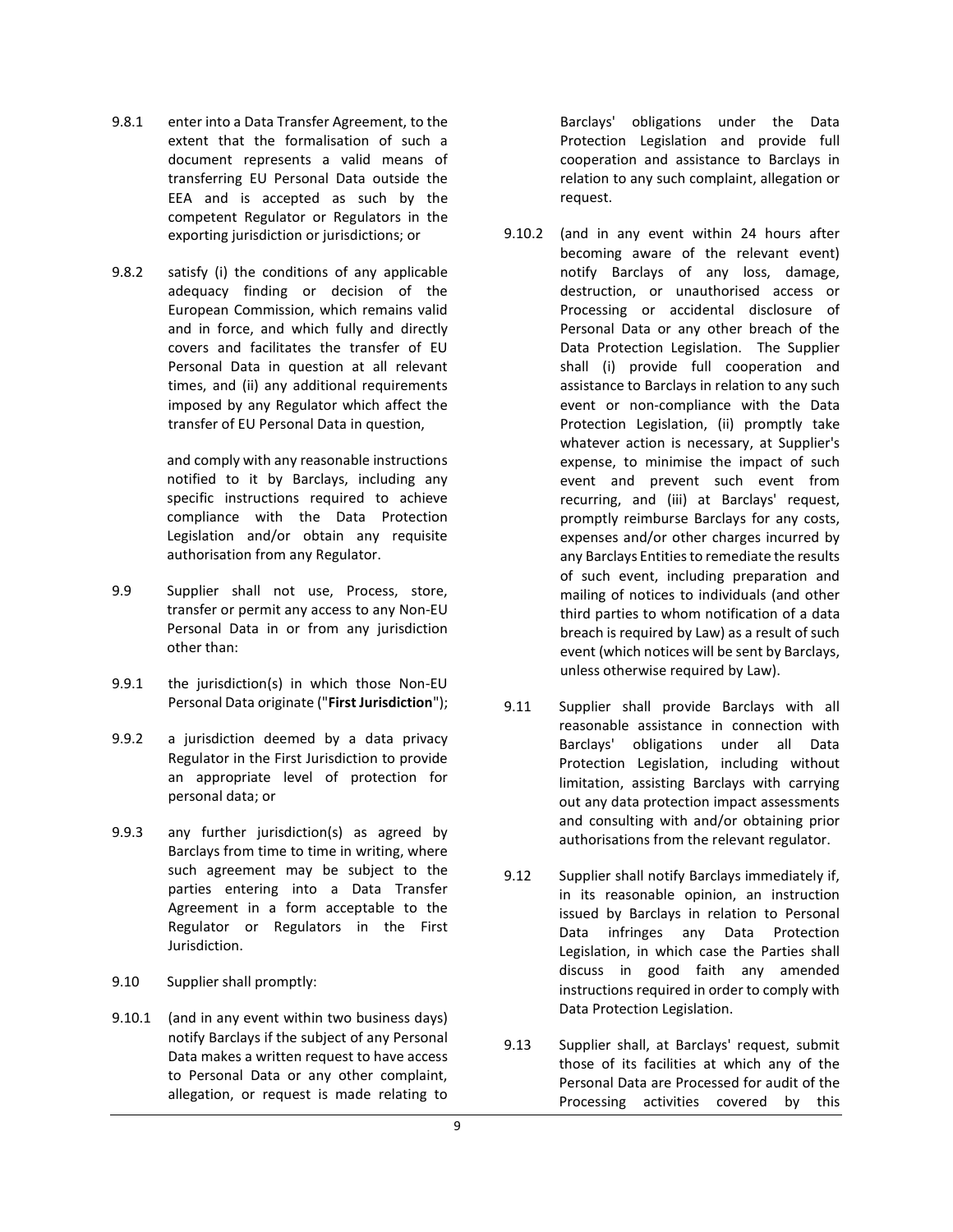Agreement, which shall be carried out by Barclays or on Barclays' behalf by an inspection body composed of independent members and in possession of the required professional qualifications bound by a duty of confidentiality, selected by Barclays, and where applicable, in agreement with Regulator(s).

9.14 Within thirty (30) days of the termination or expiry of this Agreement, Supplier shall return all the Personal Data and any copies thereof or shall destroy all Personal Data and certify to Barclays that it has done so, unless Supplier is prevented from returning or destroying all of part of the Personal Data by a Regulator or Law. In that case, Supplier warrants that it will guarantee the confidentiality of the Personal Data and will not Process the Personal Data anymore.

#### 10. ANTI-BRIBERY

- 10.1 Supplier represents and warrants that neither it nor any of the Supplier Personnel have taken or will take any action that might cause Barclays to violate any Applicable Anti-Bribery Law, namely: that neither it nor any of the Supplier Personnel will, authorise, offer, give or agree to offer or give, directly or indirectly, any payment, gift or other advantage with respect to any activities undertaken relating to this Agreement which:
- 10.1.1 is intended to, or does, influence any person to act or reward any person for acting in breach of an expectation of good faith, impartiality or trust, or which it would otherwise be improper for the recipient to accept; or
- 10.1.2 is made to or for the benefit of a Public Official, or to any person while knowing or being aware of a high probability that all or a portion of the payment, gift or other advantage will be offered or given to a Public Official, with the intention of influencing any act or decision of the Public Official in his/its official capacity, inducing such Public Official to use his/its influence to affect any act or decision of a government entity, or securing an improper advantage; or

10.1.3 would otherwise violate Applicable Anti-Bribery Law.

#### 11. COLLABORATION

11.1 The parties shall meet regularly to hold collaboration meetings to discuss the progress of the Project.

#### 12. LIMITATION OF LIABILITY

#### 12.1 Liability

- 12.1.1 Neither party limits or excludes its liability:
	- (a) for any wilful misconduct, fraud or fraudulent misrepresentation by it or its Personnel;
	- (b) for death or personal injury caused by it or its Personnel;
	- (c) in relation to any breach of clause 5 (Confidentiality and Publicity);
	- (d) in relation to its indemnification obligations under clause 6.2.1;
	- (e) in relation to its indemnification obligations under clause 9.3; or
	- (f) to the extent such limitation or exclusion is not permitted by applicable Law.
- 12.1.2 Subject to clauses 12.1.1 and 12.1.3, the maximum aggregate liability of each party arising out of or in connection with this Agreement, whether in tort (including negligence), breach of contract or otherwise, shall not exceed, for each party, the greater of: (a) one hundred percent (100%) of the Charges paid or payable under this Agreement; and (b) the Liability Cap.
- 12.1.3 Subject to clause 12.1.1, neither party will be liable to the other for any indirect or consequential loss or damages (including any indirect loss of business, revenues, goodwill, anticipated savings, wasted expenditure or profits) arising out of or in connection with this Agreement, in each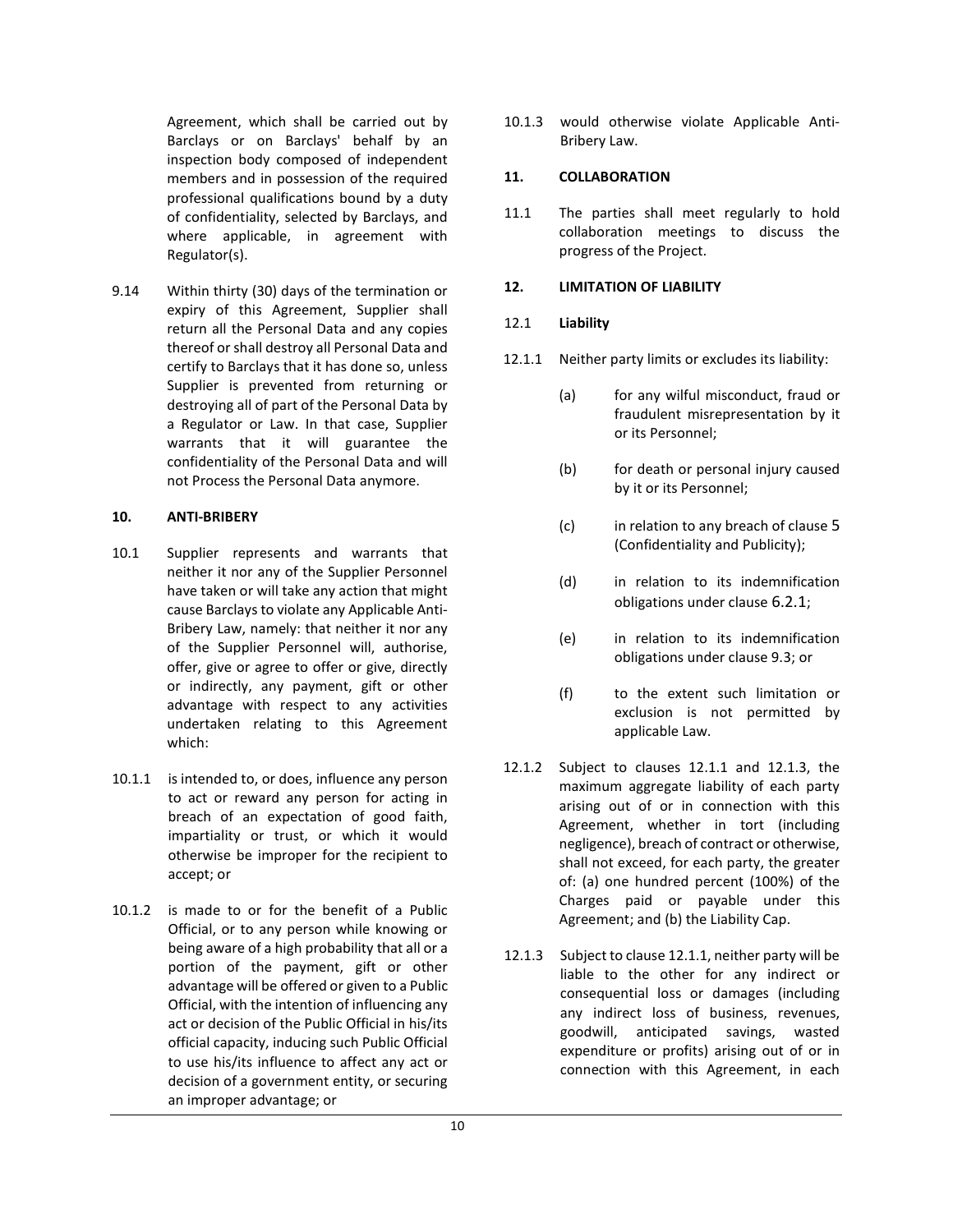case whether arising from tort (including negligence), breach of contract or otherwise.

## 12.2 Force majeure

12.2.1 Neither party will be liable to the other for any delay or non-performance of its obligations under this Agreement to the extent such arises from a Force Majeure Event. If performance is not resumed within ten (10) days after the commencement of the Force Majeure Event the non-affected party may terminate the Agreement immediately by giving written notice to the affected party.

## 13. TERMINATION

- 13.1 Barclays may terminate this Agreement, in whole or in part, for convenience at any time by giving the Supplier not less than thirty (30) days' prior written notice. If Barclays terminates the Agreement pursuant to this clause 13.1, Barclays shall pay Supplier all outstanding undisputed Charges (apportioned on a daily basis) up until the date of such termination, subject always to Supplier providing Barclays with a full breakdown of all such Charges and such supporting documentation as may be reasonably requested (but Barclays will not be responsible for paying any terminationrelated charges).
- 13.2 Each party may terminate this Agreement with immediate effect on giving written notice to the other, upon any of the following events:
	- (a) a material breach by the other party which, if capable of remedy, is not remedied within thirty (30) days of receiving written notice of such breach; or
	- (b) the other party being affected by an Insolvency Event.
- 13.3 Barclays may, at its option, require Supplier to suspend work on the Project from time to time. In the event Barclays exercises such option, the Charges otherwise payable by

Barclays shall be reduced on a pro rata basis accordingly.

## 13.4 Consequences of Termination

- 13.4.1 In the event of any termination or expiry of this Agreement, the Supplier shall at Barclays' request (and at an agreed cost), provide to Barclays and / or any third party nominated by Barclays all reasonable exit / hand-over assistance requested. The exit and/or hand-over assistance described in this clause is governed by the terms and conditions of this Agreement notwithstanding any earlier termination or expiration thereof.
- 13.4.2 On the expiration or termination of this Agreement, upon Barclays' request, Supplier shall:
	- (a) ensure that all IT access provided by or on behalf of Barclays to Barclays Systems ceases to be used by Supplier;
	- (b) immediately deliver to Barclays all knowhow related to the Project in documentary or electronic format that may be in the possession of, or under the control of, Supplier (including any Supplier Personnel); and
	- (c) promptly refund to Barclays any Charges paid in advance by Barclays for the parts of the Project that would have been performed by Supplier after the date of notice of termination, or that have otherwise been paid for but not delivered or provided as at such date.
- 13.4.3 Upon the termination or expiration of this Agreement, each party will promptly return to the other all:
	- (a) in the case of the Supplier, all Barclays Data and other Barclays Confidential Information; and
	- (b) in the case of Barclays, all Supplier Confidential Information,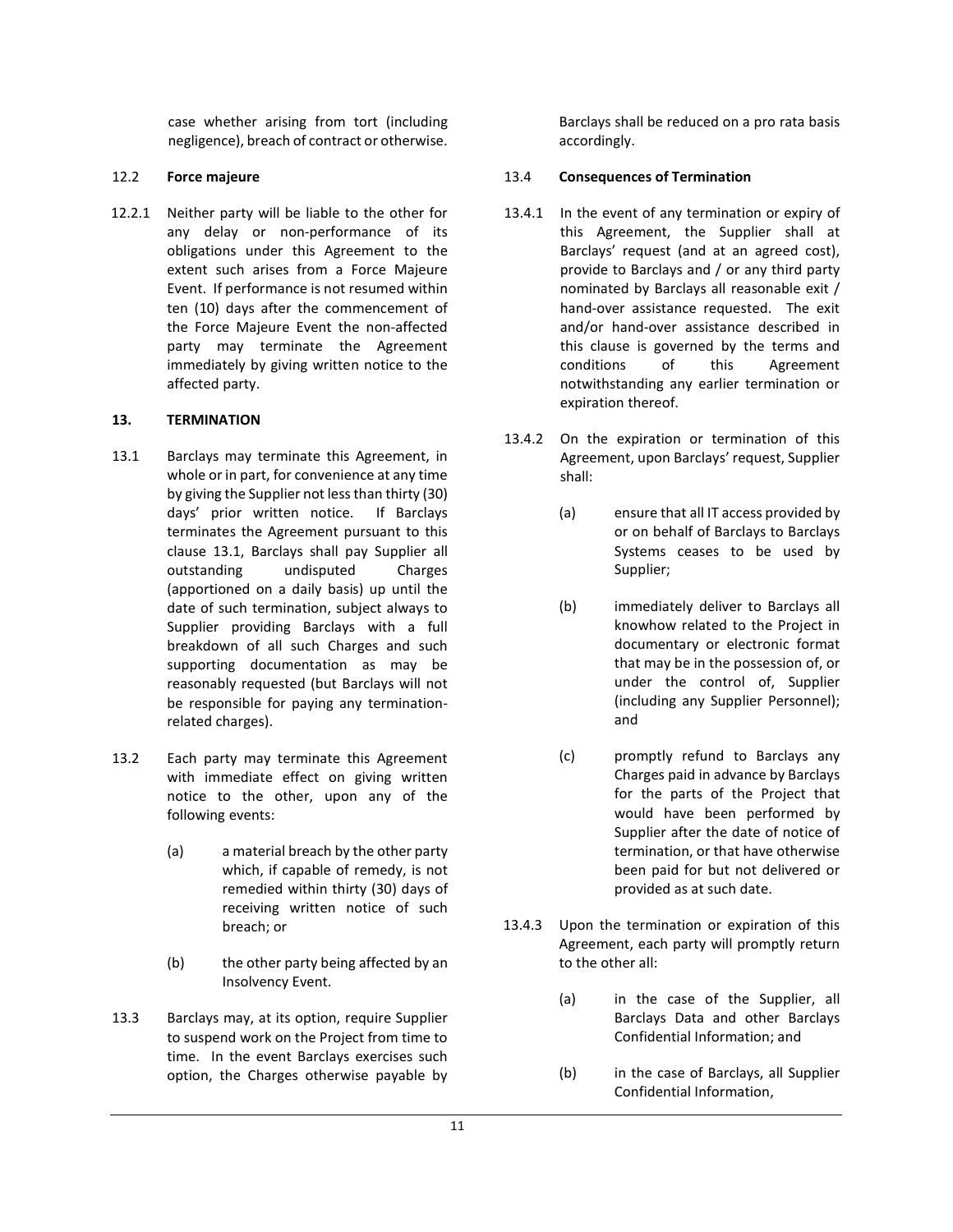that it has in its possession in a format and on media reasonably requested by the other party.

#### 13.5 Survival

13.5.1 The following provisions will survive any termination or expiration of this Agreement and continue in full force and effect thereafter: (a) clauses 1 (Introduction), 5 (Confidentiality and Publicity), 6.2 (Intellectual Property Rights Indemnity), 7 (Warranties and Representations), 8 (Use of Barclays Data), 9 (Data Protection), 10 (Anti-Bribery), 12.1 (Liability), 13.4 (Consequences of Termination), 14 (Miscellaneous) and Exhibit A of this Agreement and (b) any other provision of this Agreement that contemplates performance, application or observance subsequent to termination or expiration of this Agreement.

#### 14. MISCELLANEOUS

- 14.1 Subject to clause 14.2, neither party may assign any of its rights or obligations or delegate any performance, in each case arising under or in connection with this Agreement, without the other party's prior written consent, not to be unreasonably withheld or delayed.
- 14.2 Supplier shall be fully responsible and liable for all acts and omissions of any Supplier Personnel as if they were the acts and omissions of Supplier. Supplier may not subcontract the performance of any of its obligations under this Agreement without Barclays' prior written approval.
- 14.3 Any formal notices relating to this Agreement may be sent by regular mail or given by email. If sent by email, they will be effective when actually received in readable form if it is received not later than 17.00 hours on a business day, or, if it is received later than 17.00 hours on a business day or at any time on a day which is not a business day, at 09.00 hours on the next business day.
- 14.4 The relationship between Barclays and Supplier is as an independent contractor and not an employer-employee relationship.

This Agreement is not intended to create or record any employment, partnership, jointventure, agency or other such relationship between Barclays and Supplier.

- 14.5 This Agreement constitutes the entire agreement and understanding between the parties, superseding all previous proposals, agreements, arrangements, understandings, promises, representations, and negotiations, whether written or oral.
- 14.6 No relaxation, forbearance, delay or negligence by Barclays or Supplier in enforcing any of the terms and conditions of this Agreement shall prejudice, affect or restrict the rights and powers of that party.
- 14.7 Nothing in this Agreement shall create any right enforceable by any third party and the Contracts (Rights of Third Parties) Act 1999 shall not apply to this Agreement.

#### 15. DISPUTE RESOLUTION PROCEDURE

15.1 In the event of any dispute relating to this Agreement, the parties agree that each party's applicable Project Manager shall negotiate in good faith in an attempt to resolve such dispute and, if necessary, then escalate the dispute to a senior executive.

## 16. OPEN SOURCE

16.1 Barclays hereby provides its prior written consent for the use of the open source software set forth on the Cover Page section entitled "Open Source Software" in the Supplier's Background Intellectual Property Rights, its Foreground Intellectual Property Rights, or otherwise in connection with this Agreement; to the extent Supplier desires to utilize any other additional Open Source Software aside from those listed on the Cover Page in the Supplier Background Intellectual Property Rights or the Foreground Intellectual Property Rights, Supplier hereby acknowledges and agrees that it will not do so without seeking Barclays' prior written consent, such consent to be memorialized by an amendment to this Agreement.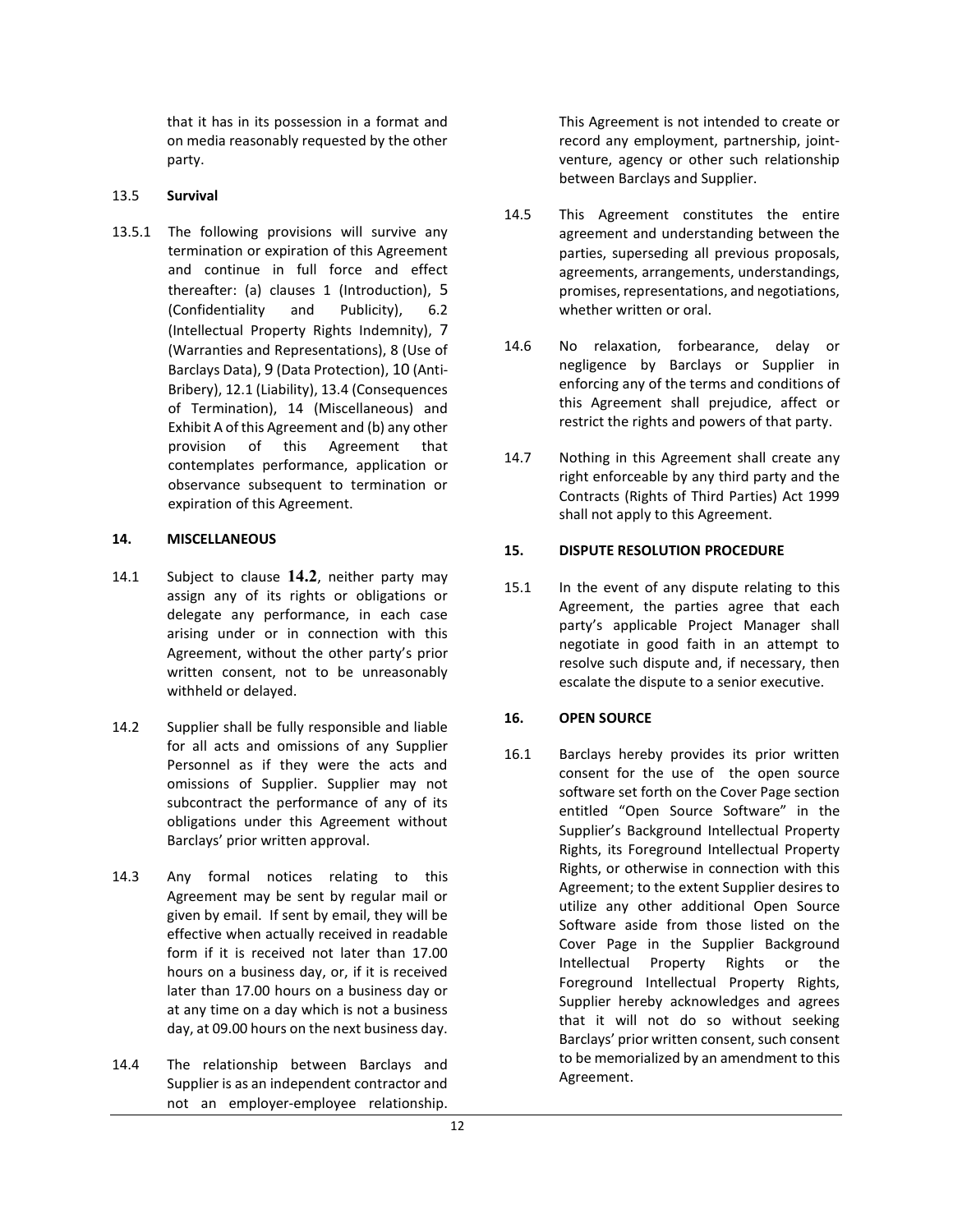16.1.1 Supplier hereby represents, warrants and covenants as follows, on an ongoing basis:

> A. Supplier's use and licensing of the Supplier Background Intellectual Property Rights and/or the Foreground Intellectual Property Rights, and use of any Open Source Software included therein or required for the effectiveness of the Supplier Background Intellectual Property Rights and/or the Foreground Intellectual Property Rights, is and shall be in full compliance with the terms of all applicable Open Source Licenses;

> B. Supplier's legal counsel has reviewed and will review all Open Source Licenses prior to incorporating the applicable Open Source Software into any Supplier Background Intellectual Property Rights and/or the Foreground Intellectual Property Rights; and

> C. Any Barclays Entity's use of the application, Supplier Background Intellectual Property Rights and/or the Foreground Intellectual Property Rights, will not subject any Barclays Entity to any terms of any Open Source License nor any obligation or restriction thereunder, including (i) any obligation of any Barclays Entity to make available any of its proprietary source code to any third party or (ii) any restriction or limitation on the ability of any Barclays Entity to enforce or maintain any of its Intellectual Property Rights in its proprietary software or on the ability of any Barclays Entity to commercially exploit any of its proprietary software.

16.1.2 Barclays Entities have the right to scan any application, Supplier Background Intellectual Property Rights and/or the Foreground Intellectual Property Rights for the purpose of identifying any Open Source Software included therein. Notwithstanding anything

to the contrary in this Agreement or any Open Source License, all obligations (including indemnification and support obligations), representations, warranties and covenants of Supplier with respect to the Software shall apply fully to any Open Source Software included in the application, Supplier Background Intellectual Property Rights and/or the Foreground Intellectual Property Rights, or required for its effective use. If requested by Barclays, Supplier shall promptly provide Barclays with any information related to any applicable Open Source Licenses and/or Supplier's policies and procedures governing its approval, use and deployment of any Open Source Software.

16.1.3 For purposes of this Section 16:

"Open Source Software" means open source software, 'free' software or any code derived from any of the foregoing or any component thereof; and

"Open Source License" means any license or agreement governing or otherwise pertaining to any Open Source Software incorporated into or forming any component of any Software licensed under this Agreement.

## 17. GOVERNING LAW

17.1 This Agreement, and all disputes, claims, controversies, disagreements, actions and proceedings arising out of or in connection with it (including any non-contractual disputes or claims) (each, a "Proceeding") shall be governed by and construed in accordance with English law (and all Proceedings relating to this Agreement shall be submitted to the exclusive jurisdiction of the English courts.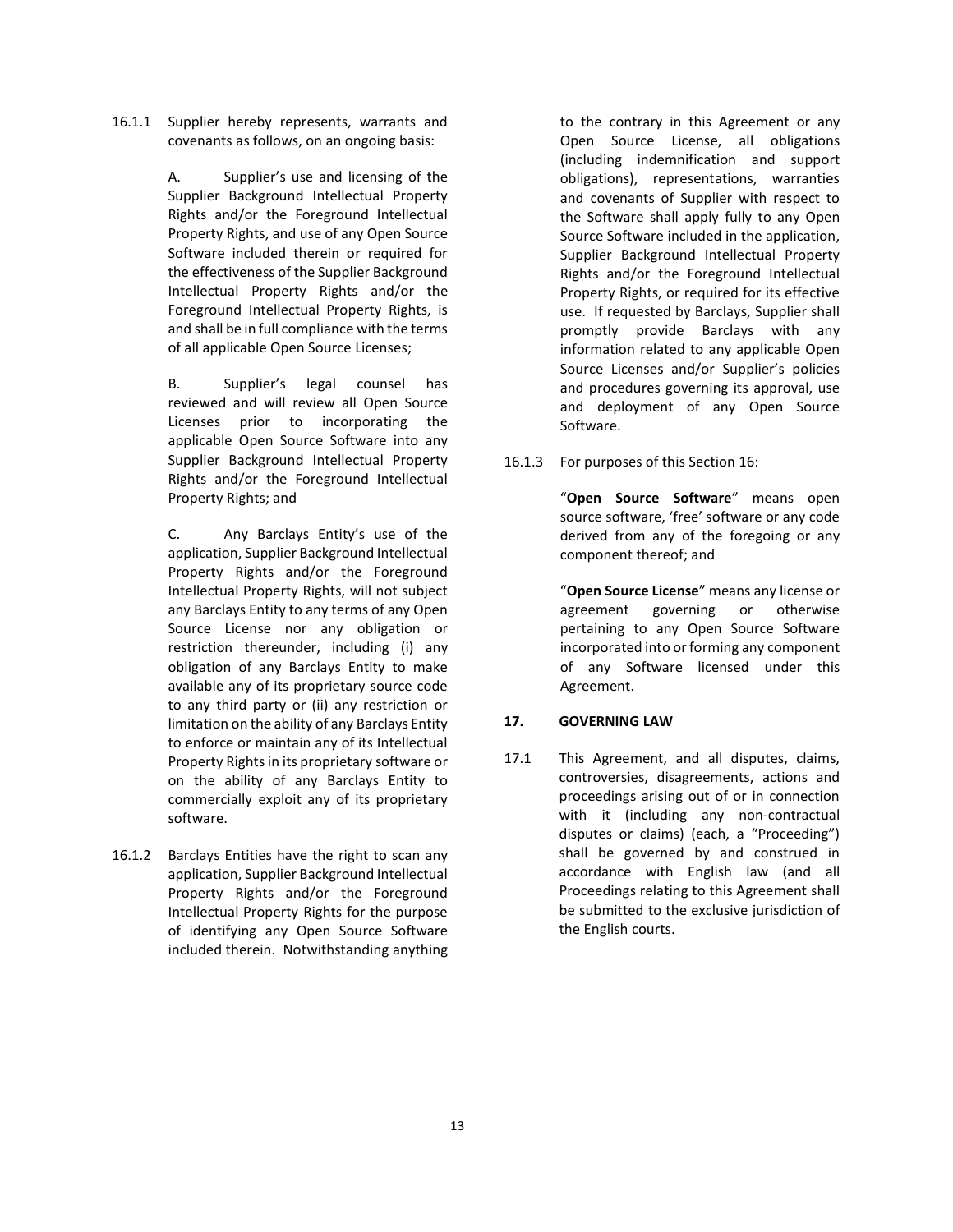IN WITNESS WHEREOF, Barclays and Supplier have each caused this Agreement to be signed and delivered by their duly authorised representatives as of the Effective Date.

| <b>Barclays</b> | <b>Supplier</b> |
|-----------------|-----------------|
|                 |                 |
|                 |                 |
| Signed:         | Signed:         |
|                 |                 |
| Name:           | Name:           |
|                 |                 |
| Title:          | Title:          |
|                 |                 |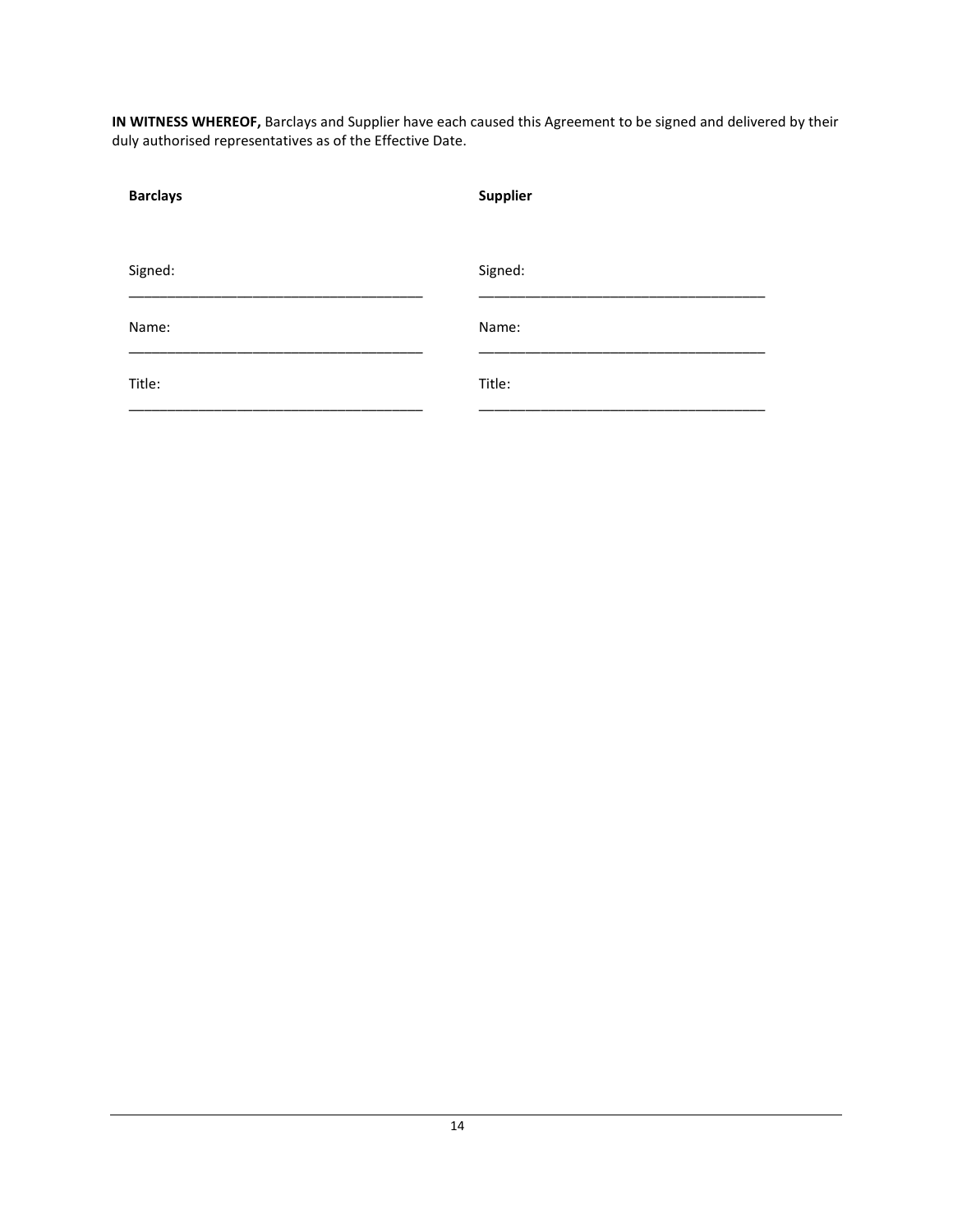#### EXHIBIT A **DEFINITIONS**

Capitalised terms defined on the cover page have the meanings set out there.

Affiliate means, in relation to an entity, any person or entity Controlling, Controlled by or under common Control with such entity;

Applicable Anti-Bribery Law means any bribery, fraud, kickback, or other similar anti-corruption law or regulation to which Barclays, any Barclays Entity, the Supplier or the Supplier Personnel is subject in relation to the Project;

Background Intellectual Property Rights means any Background IPR identified on the cover page and any and all Intellectual Property Rights owned or licensed by a party (and which are capable of being sub-licensed) prior to the commencement of this Agreement and which are capable of being used in connection with the Project, but excluding the Foreground Intellectual Property Rights (if any);

Barclays Confidential Information means any information obtained by Supplier or any Supplier Personnel (or to which any of them has access) in connection with this Agreement that relates to any past, present or future (i) business activities, products and/or developments of any Barclays Entity and/or (ii) employees, customers, counterparties, suppliers and/or contractors of any Barclays Entity, including this Agreement and any information relating to the applicable entity's or person's plans, pricing, methodologies, processes, financial data, Intellectual Property Rights, research, systems, programs, and/or information technology;

Barclays Data means all data, information, text, drawings and other materials embodied in any medium including all electronic, optical, magnetic or tangible media that are supplied to Supplier by any Barclays Entity or that Supplier is required to generate, collect, process, store or transmit in connection with this Agreement;

Barclays Entity means Barclays and each Barclays Affiliate;

Barclays Indemnitees means all Barclays Entities and their respective officers, directors, employees, contractors, agents, representatives, successors and assigns;

Barclays Systems means the electronic information systems comprising any one or more of hardware, equipment, software, peripherals and communications networks owned, controlled, operated and/or used by any Barclays Entity;

Charges means the fees and reimbursable expenses payable by Barclays to Supplier in accordance with clause 4 (Charges), as set out on the cover page;

Confidential Information means Barclays Confidential Information or Supplier Confidential Information (as applicable);

Control of an entity means the power, direct or indirect, to direct or cause the direction of the management and policies of such entity whether by contract or otherwise and, in any event and without limitation of the foregoing, any entity owning more than thirty percent (30%) of the voting securities of a second entity shall be deemed to control that second entity. Derivative forms of the term "Control" (e.g. Controlling and Controlled by have corresponding meanings;

Data Protection Legislation means (i) the EU Directive on Privacy and Electronic Communications 2002/58/EC, Commission decisions and guidance and all national implementing legislation, (ii) the EU General Data Protection Regulation 2016/679, and (iii) all other applicable laws, regulations and regulatory guidance relating to data protection and privacy;

Disclosing Party has the meaning set out in clause 5.1 (Confidentiality);

EU Personal Data means any and all personal data (a) protected by and within the scope of the EU General Data Protection Regulation 2016/679 and any national law implementing that Regulation, (b) in respect of which any Barclays Entity is a data controller and (c) that will be Processed by Supplier in connection with the Agreement, where "personal data" and "data controller" have the meanings given to them by EU General Data Protection Regulation 2016/679;

Force Majeure Event means any fire, flood, earthquake, act of God, war, governmental act, riot, civil disorder, rebellion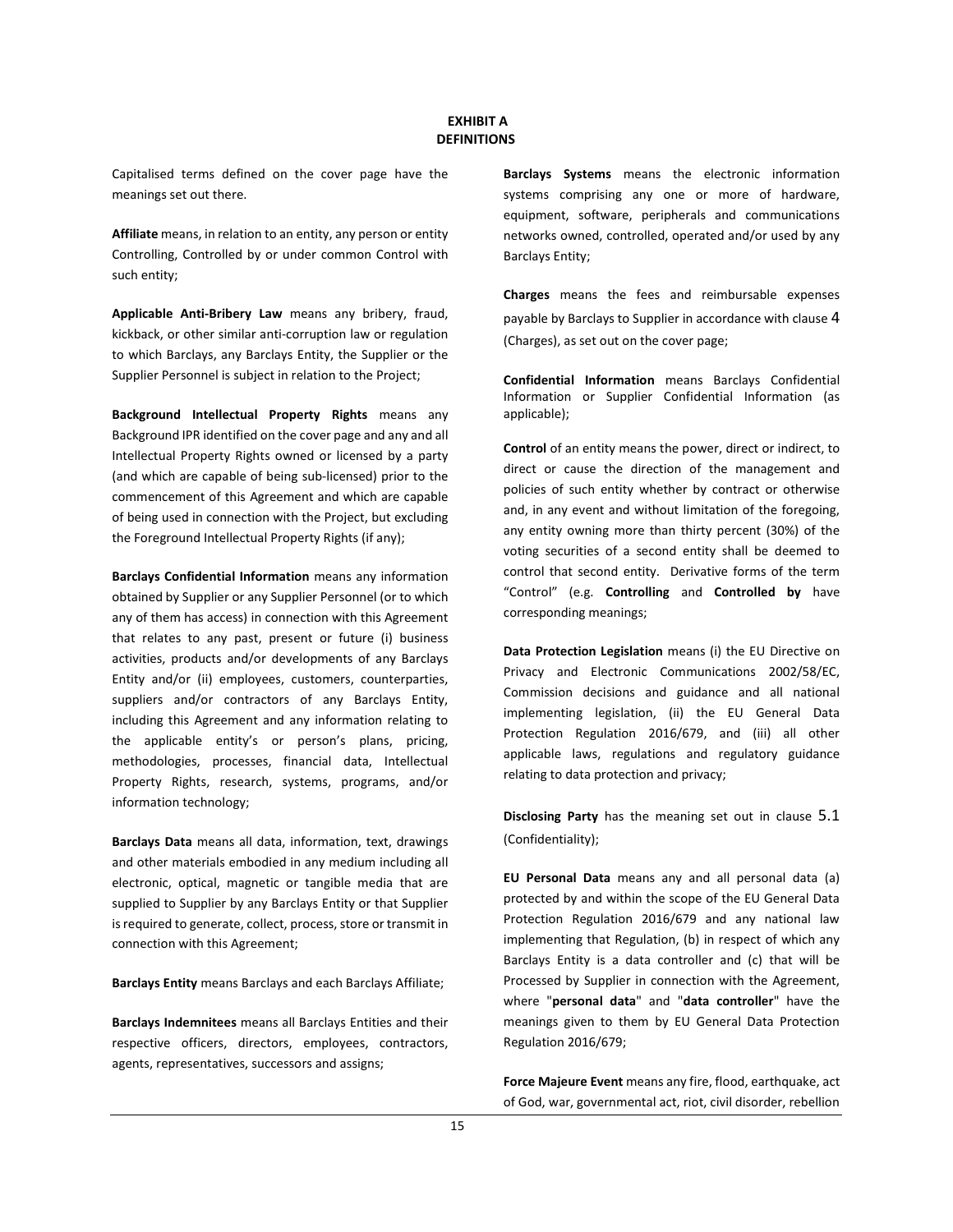or revolution or any other event of a similar nature beyond a party's reasonable control;

Foreground Intellectual Property Rights means any Intellectual Property Rights that arise or are obtained or developed by, or by a contractor on behalf of, either party in the course of or in connection with the Project (if any);

Good Industry Practice means, in relation to any undertaking and any circumstances, the exercise of the degree of skill, diligence, prudence and foresight that would reasonably be expected from a highly skilled and experienced person engaged in the same type of undertaking under the same or similar circumstances;

Indemnitees means Barclays Indemnitees or Supplier Indemnitees (as applicable);

Insolvency Event means one or more of the following affecting a party (an Affected Party):

- (a) the Affected Party becomes unable to pay its debts or is deemed to be unable to pay its debts;
- (b) the Affected Party enters into either compulsory or voluntary liquidation or a provisional liquidator is appointed in respect of the Affected Party;
- (c) an administrator, administrative receiver, receiver or manager, liquidator or similar officer is appointed in respect of the whole or any part of the Affected Party's assets; and
- (d) the Affected Party proposes to enter or enters into any composition or arrangement with its creditors generally or any class of creditors;

Intellectual Property Rights means patents (including any rights in or to (or any rights in and to), inventions); trademarks, service marks, logos, trade names and business names (including rights in goodwill attached thereto); design rights; rights in or to (or rights in and to) internet domain names and website addresses; semi-conductor topography rights; copyright (including future copyright); database rights; rights in and to Confidential Information (including trade secrets); and all other intellectual property rights, in each case subsisting at any time in any part of the world (whether registered or unregistered) and any: (a) pending applications or rights to apply for registrations of any of these rights that are capable of registration in any

country or jurisdiction; and (b) similar or analogous rights to any of these rights in any jurisdiction;

Law means any treaty, legislation, statute, directive, regulation, judgment, decision, decree, order, instrument, by-law, or any other law of, or having effect in, any jurisdiction;

Losses means all judgments, awards, settlements, losses, liabilities, damages, costs, expenses (including management time and reasonable legal fees), charges, of any type, and any taxes, interest, penalties and fines with respect to any of the foregoing;

Non-EU Personal Data means any and all personal data or information (a) protected by and within the scope of any Data Protection Legislation other than the EU General Data Protection Regulation 2016/679 (or any national law implementing that Regulation), (b) in respect of which any Barclays Entity is a data controller, owner, operator or user or holds an analogous role, and (c) that will be held, Processed, generated or otherwise used by Supplier in connection with this Agreement;

Personal Data means any EU Personal Data and any Non-EU Personal Data;

Personnel means, in relation to the relevant party, employees, agents, consultants, contractors and subcontractors and their employees, agents, consultants, contractors and sub-contractors;

Processing has the meaning given to that term by the EU General Data Protection Regulation 2016/679 and Process and Processed shall have corresponding meanings;

Public Official means: (a) any officer, employee or representative of a government or government entity; (b) any individual exercising a legislative, administrative or judicial function; (c) any candidate for or holder of public office; (d) any political party or official of a political party; (e) any officer, employee or representative of a public international organisation; and (f) any member of a royal family;

Receiving Party has the meaning set out in clause 5.1 (Confidentiality);